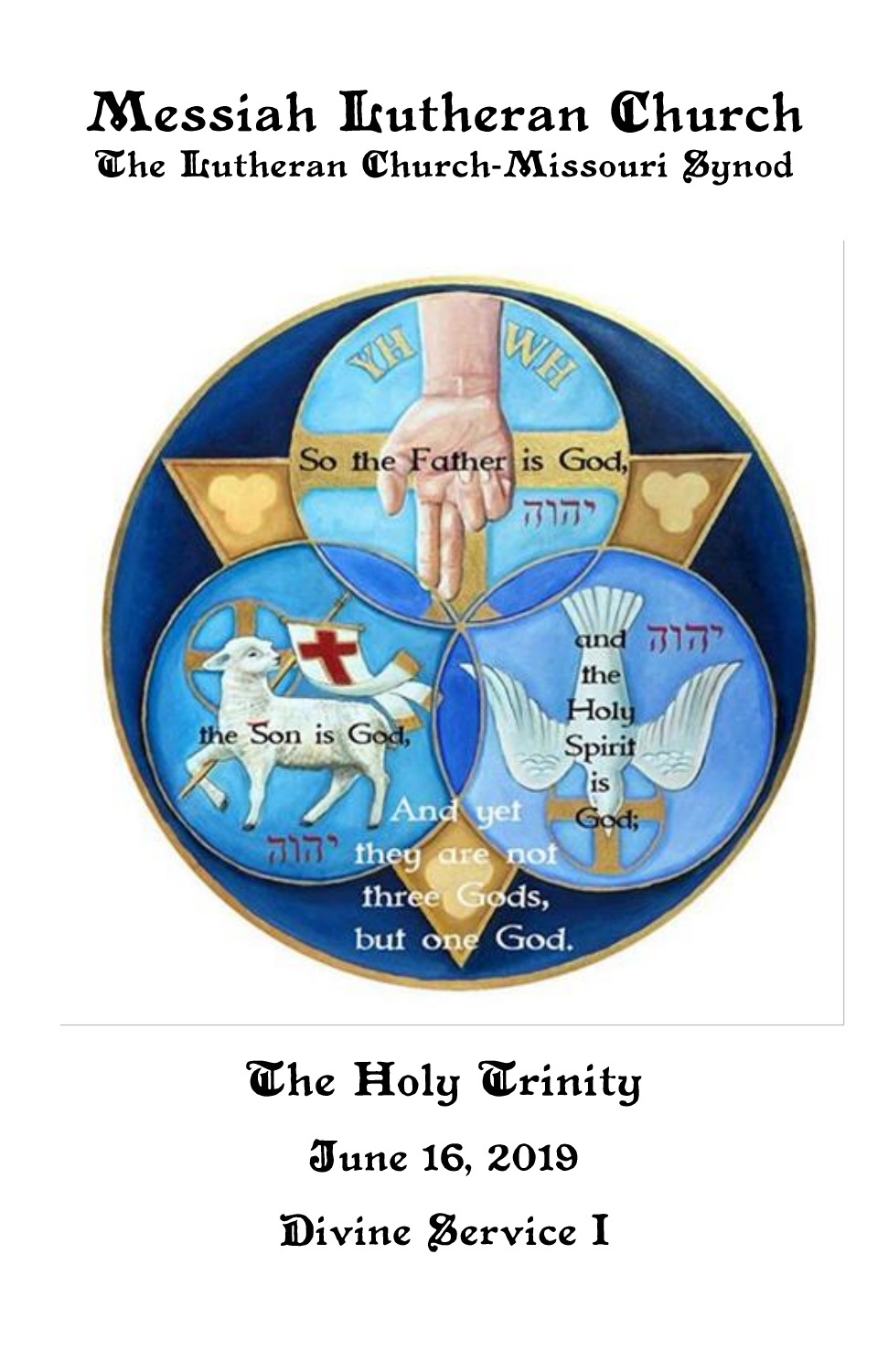## **Messiah Lutheran Church**

Rev. James A. Roemke, Pastor 2026 22nd Ave. Kenosha, WI 53140 Church Office: 262-551-8182 Pastor's Cell: 262-455-0255 Website: [www.messiahkenosha.org](http://www.messiahkenosha.org/) Calendar:<https://tinyurl.com/mlccalendar> Church Email:<secretary@messiahkenosha.org> Pastor's Email: [pastorroemke@yahoo.com](mailto:pastorroemke@yahoo.com) Mobile Directory: [https://mobiledirectory.lifetouch.com/393717/messiah](https://mobiledirectory.lifetouch.com/393717/messiah-lutheran-church)[lutheran-church](https://mobiledirectory.lifetouch.com/393717/messiah-lutheran-church) Access Code:

**VISITORS WELCOME!** A special welcome to any visitors and guests who are with us today. Please introduce yourself to the pastor after the service, and we pray that the hearing and receiving of the Word of God in our midst will be filled with joy and thanksgiving!

**ATTENDANCE REGISTER:** During the offering we ask that you sign the attendance register located at the center aisle of each pew. **Please hand the filled in sheet to the usher as you exit at the end of the service.** Let the usher know if you don't have a pad in your pew.

**HOLY COMMUNION** is celebrated every Sunday and on Feast Days. Visiting communicant members of the Lutheran Church—Missouri Synod are invited to commune today. All other visitors are asked to speak with the pastor before coming to the altar. If there is time before the service, introduce yourself to the pastor or an elder. Other visitors are invited to use this time for prayer. If you desire information about attending communion, you are encouraged to visit with the pastor after the service today.

**PRAYERS OF PREPARATION** may be found in the opening cover of the hymnals in each pew. Take some time before the service begins in quiet preparation and prayer.

**+SERVING TODAY+ Greeter:** Garett & Brooke Koch **Elder:** Scott Tobalsky **Organist:** Evone Hagerman **Ushers:** Mark Mielke & Mark Bernhardt **Altar Guild:** Bonnie Griepentrog & Kate Tobalsky **Cookies:** Today's cookies and juice are provided by Sandra Babel, Donna Boyd, & Linda Polcin. **Flowers:** Today's altar flowers are provided by Jerry & Kris Kochman in honor of their birthdays.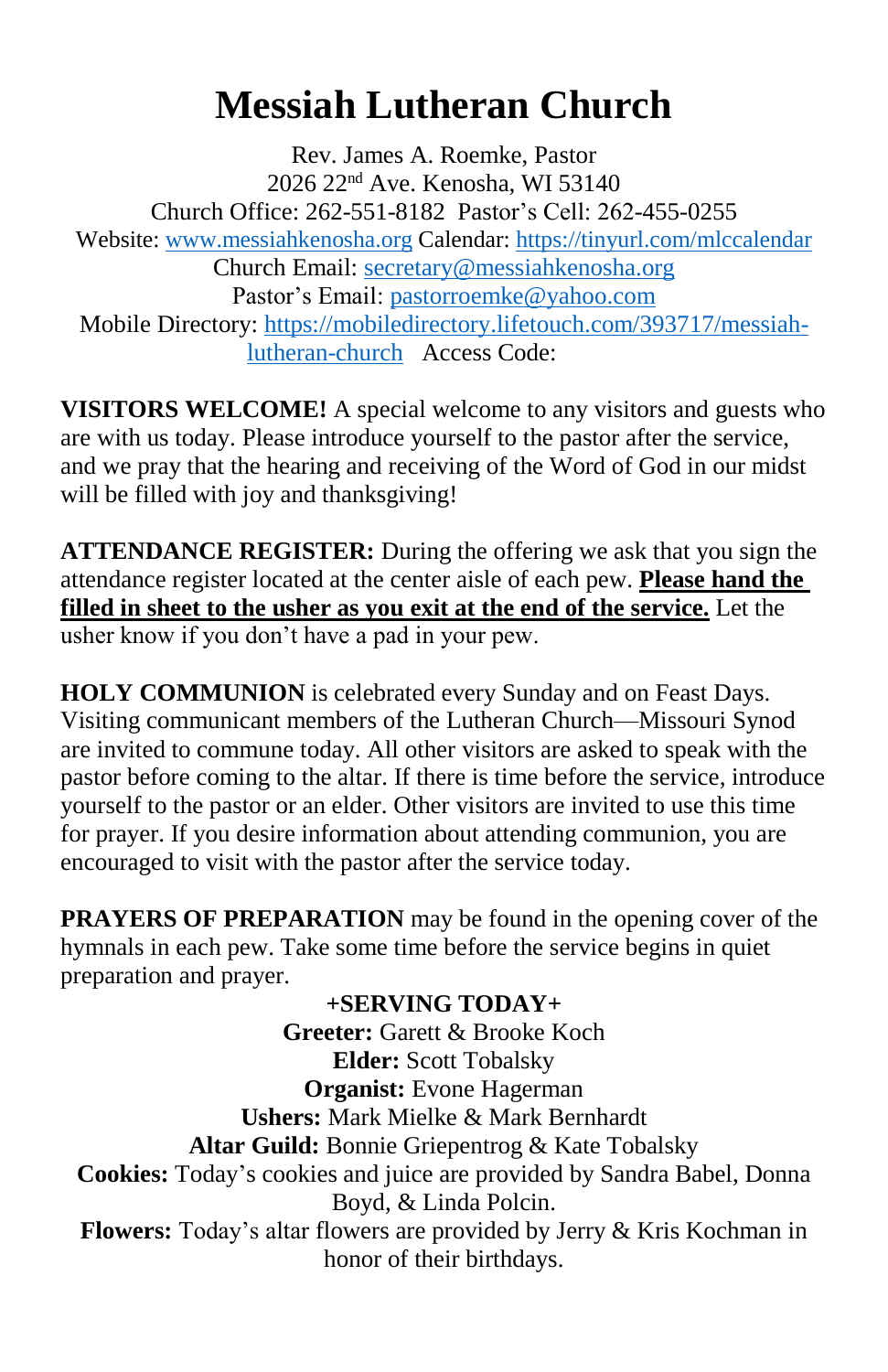#### *I Bind unto Myself Today LSB 604*

#### **Invocation** *p151*

*The sign of the cross may be made by all in remembrance of their Baptism.*

#### **+CONFESSION AND ABSOLUTION+**

*Silence for reflection on God's Word and for self-examination.*

#### **+SERVICE OF THE WORD+**

**Introit** *Ps. 8:1–2a, 3–5; antiphon: Liturgical Text*



Blessèd be the Holy Trinity and the undivided | Unity.\*

Let us give glory to him because he has shown his mer-  $|cy|$  to us.

#### **O | LORD, our Lord,\***

 **how majestic is your name in | all the earth!**

You have set your glory above the | heavens.\*

 Out of the mouth of babes and infants, you have es- | tablished strength.

#### **When I look at your heavens, the work of your | fingers,\* the moon and the stars, which you have | set in place.**

Yet you have made him a little lower than the heavenly | beings\* and crowned him with glory and | honor.

#### **Glory be to the Father and** | **to the Son**\*  **and to the Holy** | **Spirit; as it was in the be-** | **ginning,**\*  **is now, and will be forever.** | **Amen.**

Blessèd be the Holy Trinity and the undivided | Unity.\* Let us give glory to him because he has shown his mer-  $|cy|$  to us.

| <b>Kyrie</b>              |                                                                       | p152 |
|---------------------------|-----------------------------------------------------------------------|------|
|                           | This Is the Feast                                                     | p155 |
|                           | <b>Salutation and Collect of the Day</b>                              | p156 |
| $\left[\mathbf{P}\right]$ | Almighty and everlasting God, You have given us grace to              |      |
|                           | acknowledge the glory of the eternal Trinity by the confession of a   |      |
|                           | true faith and to worship the Unity in the power of the Divine        |      |
|                           | Majesty. Keep us steadfast in this faith and defend us from all       |      |
|                           | adversities; for You, O Father, Son, and Holy Spirit, live and reign, |      |
|                           | one God, now and forever.                                             |      |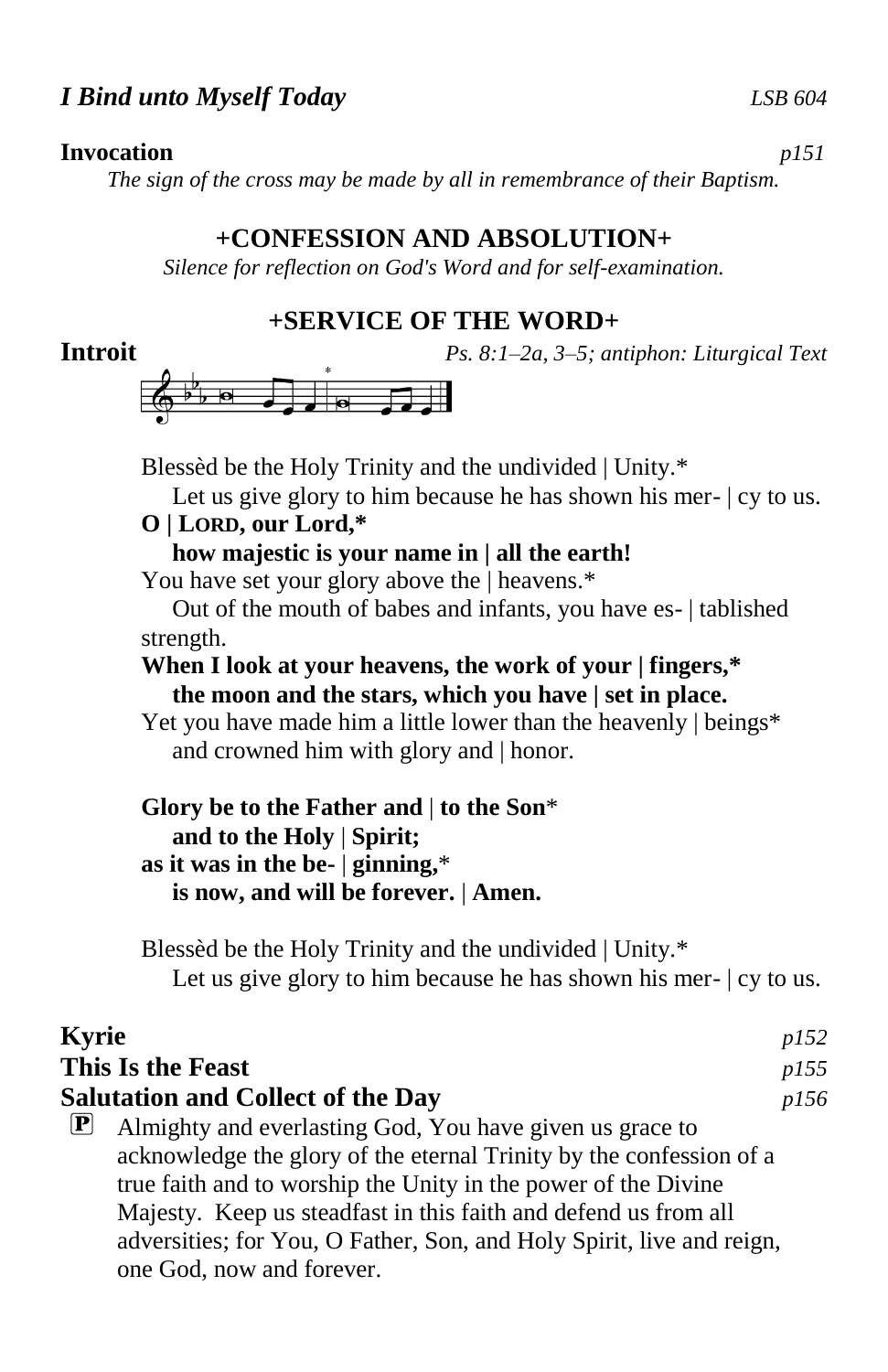### **Old Testament Reading** *Isaiah 6:1–7*

*Sit*

<sup>1</sup>In the year that King Uzziah died I saw the Lord sitting upon a throne, high and lifted up; and the train of his robe filled the temple. <sup>2</sup>Above him stood the seraphim. Each had six wings: with two he covered his face, and with two he covered his feet, and with two he flew. <sup>3</sup>And one called to another and said:

"Holy, holy, holy is the LORD of hosts;

the whole earth is full of his glory!"

<sup>4</sup>And the foundations of the thresholds shook at the voice of him who called, and the house was filled with smoke. <sup>5</sup>And I said: "Woe is me! For I am lost; for I am a man of unclean lips, and I dwell in the midst of a people of unclean lips; for my eyes have seen the King, the LORD of hosts!"

 $6$ Then one of the seraphim flew to me, having in his hand a burning coal that he had taken with tongs from the altar. <sup>7</sup>And he touched my mouth and said: "Behold, this has touched your lips; your guilt is taken away, and your sin atoned for."



 $\bf{A}$  This is the Word of the Lord. C **Thanks be to God.**

#### *Isaiah, Mighty Seer in Days of Old LSB 960*

#### *YOUTH CHOIR:*

*Isaiah, mighty seer in days of old, The Lord of all in spirit did behold High on a throne, in splendor bright, With robes that filled the temple courts with light. Above the throne were flaming seraphim; Six wings had they, these messengers of Him. With two they veiled their faces as was right, With two they humbly hid their feet from sight, And with the other two aloft they soared; One to the other called and praised the Lord:*

#### ALL:

**"Holy is God, the Lord of Sabaoth! Holy is God, the Lord of Sabaoth! Holy is God, the Lord of Sabaoth! His glory fills the heavens and the earth!"**

*YOUTH CHOIR: The beams and lintels trembled at the cry, And clouds of smoke enwrapped the throne on high.*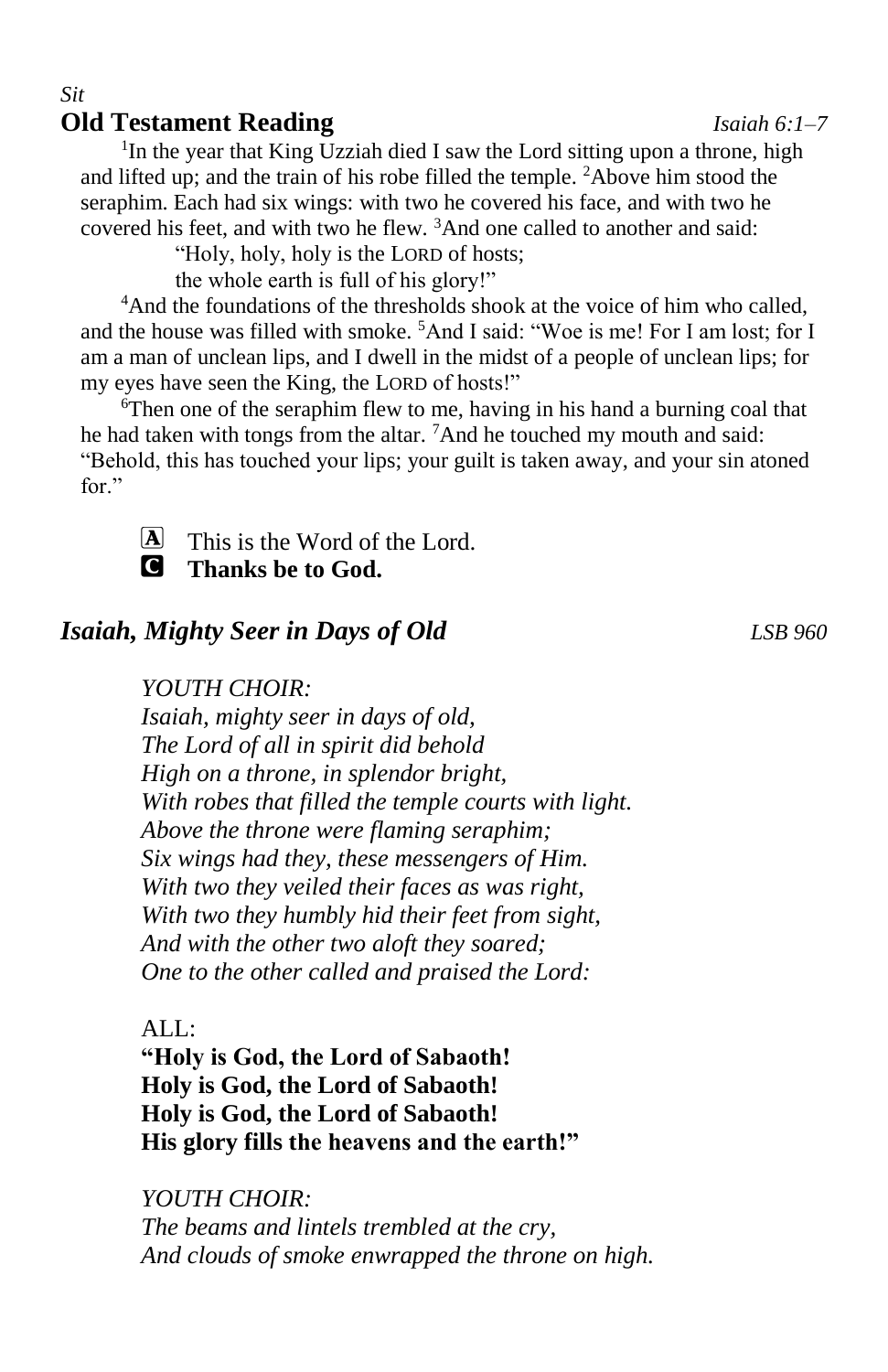#### **Epistle** *Romans 11:33–36*

 $33$ Oh, the depth of the riches and wisdom and knowledge of God! How unsearchable are his judgments and how inscrutable his ways!

<sup>34"</sup>For who has known the mind of the Lord,

or who has been his counselor?"

<sup>35</sup>"Or who has given a gift to him

that he might be repaid?"

<sup>36</sup>For from him and through him and to him are all things. To him be glory forever. Amen.

 $[A]$  This is the Word of the Lord. C **Thanks be to God.**

#### *Stand* **Alleluia and Verse** *p156* **Holy Gospel** *John 3:1–17*

<sup>1</sup>Now there was a man of the Pharisees named Nicodemus, a ruler of the Jews. <sup>2</sup>This man came to Jesus by night and said to him, "Rabbi, we know that you are a teacher come from God, for no one can do these signs that you do unless God is with him." <sup>3</sup> Jesus answered him, "Truly, truly, I say to you, unless one is born again he cannot see the kingdom of God." <sup>4</sup>Nicodemus said to him, "How can a man be born when he is old? Can he enter a second time into his mother's womb and be born?" <sup>5</sup>Jesus answered, "Truly, truly, I say to you, unless one is born of water and the Spirit, he cannot enter the kingdom of God. <sup>6</sup>That which is born of the flesh is flesh, and that which is born of the Spirit is spirit. <sup>7</sup>Do not marvel that I said to you, 'You must be born again.'  $\delta$ The wind blows where it wishes, and you hear its sound, but you do not know where it comes from or where it goes. So it is with everyone who is born of the Spirit."

<sup>9</sup>Nicodemus said to him, "How can these things be?" <sup>10</sup>Jesus answered him, "Are you the teacher of Israel and yet you do not understand these things?  $11$ Truly, truly, I say to you, we speak of what we know, and bear witness to what we have seen, but you do not receive our testimony. <sup>12</sup>If I have told you earthly things and you do not believe, how can you believe if I tell you heavenly things? <sup>13</sup>No one has ascended into heaven except he who descended from heaven, the Son of Man. <sup>14</sup>And as Moses lifted up the serpent in the wilderness, so must the Son of Man be lifted up,  $15$  that whoever believes in him may have eternal life."

<sup>16"</sup>For God so loved the world, that he gave his only Son, that whoever believes in him should not perish but have eternal life. <sup>17</sup>For God did not send his Son into the world to condemn the world, but in order that the world might be saved through him."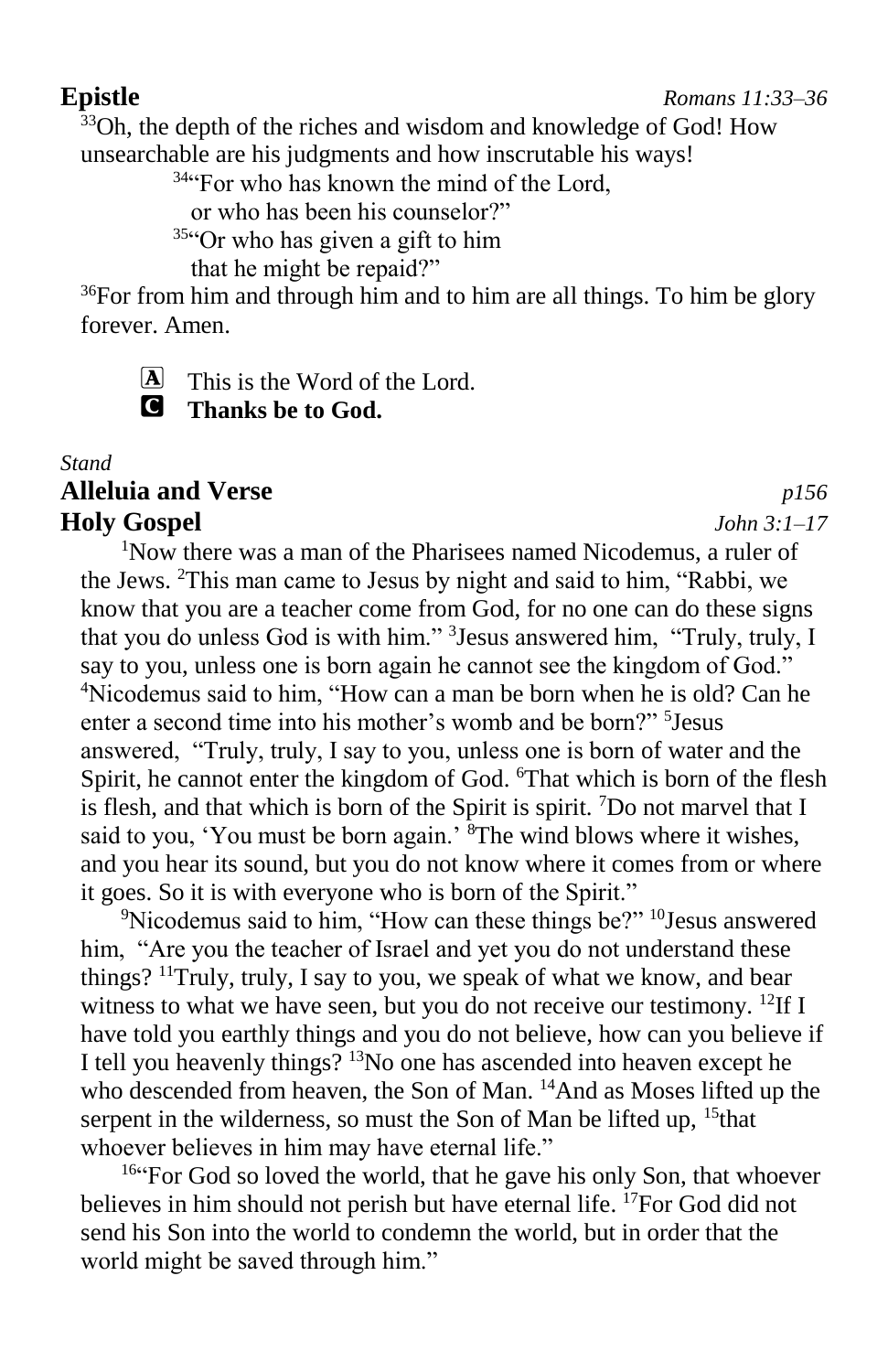#### **Athanasian Creed**

- $\Box$  Whoever desires to be saved must, above all, hold the catholic faith.<br> **O** Whoever does not keep it whole and undefiled will without doub
- C **Whoever does not keep it whole and undefiled will without doubt perish eternally.**
- $\Box$  And the catholic faith is this,<br> **O** that we worship one God in

C **that we worship one God in Trinity and Trinity in Unity, neither confusing the persons nor dividing the substance.**

- $\Box$  For the Father is one person, the Son is another, and the Holy Spirit is another.
- C **But the Godhead of the Father and of the Son and of the Holy Spirit is one: the glory equal, the majesty coeternal.**
- $\Box$  Such as the Father is, such is the Son, and such is the Holy Spirit:<br> **O** the Father uncreated, the Son uncreated, the Holy Spirit
- C **the Father uncreated, the Son uncreated, the Holy Spirit uncreated;**
- $\Box$  the Father infinite, the Son infinite, the Holy Spirit infinite;<br>  $\Box$  the Father eternal, the Son eternal, the Holy Spirit etern
- **C** the Father eternal, the Son eternal, the Holy Spirit eternal.<br>
L And yet there are not three Eternals but one Eternal
- $L$  And yet there are not three Eternals, but one Eternal,<br> **Q** iust as there are not three Uncreated or three Infinition-
- just as there are not three Uncreated or three Infinites, but one **Uncreated and one Infinite.**
- $\Box$  In the same way, the Father is almighty, the Son almighty, the Holy Spirit almighty;
- C **and yet there are not three Almighties, but one Almighty.**
- □ So the Father is God, the Son is God, the Holy Spirit is God;<br>■ and vet there are not three Gods, but one God.
- **C** and yet there are not three Gods, but one God.<br> **C** So the Father is Lord, the Son is Lord, the Holy So
- $\Box$  So the Father is Lord, the Son is Lord, the Holy Spirit is Lord;<br> **Q** and vet there are not three Lords, but one Lord.
- and yet there are not three Lords, but one Lord.
- $\Box$  Just as we are compelled by the Christian truth to acknowledge each distinct person as God and Lord, so also are we prohibited by the catholic religion to say that there are three Gods or Lords.
- **C** The Father is not made nor created nor begotten by anyone.<br> **C** The Son is neither made nor created, but begotten of the Father a
- $\Box$  The Son is neither made nor created, but begotten of the Father alone.<br> **C** The Holy Spirit is of the Father and of the Son, neither made nor
- C **The Holy Spirit is of the Father and of the Son, neither made nor created nor begotten, but proceeding.**
- L Thus, there is one Father, not three Fathers; one Son, not three Sons; one Holy Spirit, not three Holy Spirits.
- C **And in this Trinity none is before or after another; none is greater or less than another;**
- $\Box$  but the whole three persons are coeternal with each other and coequal, so that in all things, as has been stated above, the Trinity in Unity and Unity in Trinity is to be worshiped.
- C **Therefore, whoever desires to be saved must think thus about the Trinity.**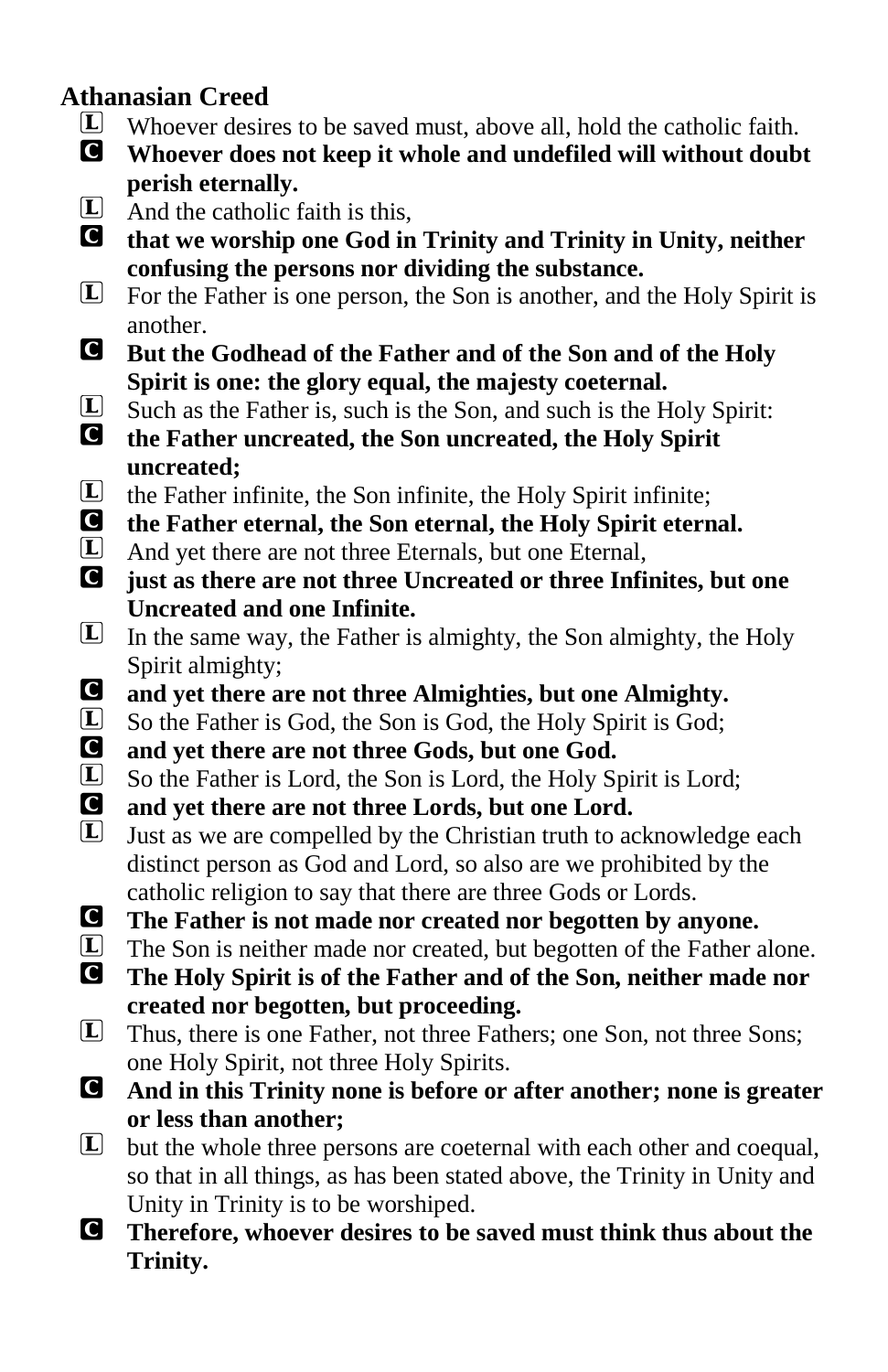- $\Box$  But it is also necessary for everlasting salvation that one faithfully believe the incarnation of our Lord Jesus Christ.
- C **Therefore, it is the right faith that we believe and confess that our Lord Jesus Christ, the Son of God, is at the same time both God and man.**
- L He is God, begotten from the substance of the Father before all ages; and He is man, born from the substance of His mother in this age:
- C **perfect God and perfect man, composed of a rational soul and human flesh;**
- $\Box$  equal to the Father with respect to His divinity, less than the Father with respect to His humanity.
- C **Although He is God and man, He is not two, but one Christ:**
- $\Box$  one, however, not by the conversion of the divinity into flesh, but by the assumption of the humanity into God;
- C **one altogether, not by confusion of substance, but by unity of person.**
- L For as the rational soul and flesh is one man, so God and man is one Christ,
- C **who suffered for our salvation, descended into hell, rose again the third day from the dead,**
- $\Box$  ascended into heaven, and is seated at the right hand of the Father, God Almighty, from whence He will come to judge the living and the dead.
- C **At His coming all people will rise again with their bodies and give an account concerning their own deeds.**
- $\Box$  And those who have done good will enter into eternal life, and those who have done evil into eternal fire.
- C **This is the catholic faith; whoever does not believe it faithfully and firmly cannot be saved.**

| <b>Alleluia and Verse</b>              |         | p156        |
|----------------------------------------|---------|-------------|
| Sit                                    |         |             |
| <b>Come, Holy Ghost, Creator Blest</b> |         | LSB 498     |
| <b>Sermon</b>                          |         |             |
| Stand                                  |         |             |
| <b>Prayer of the Church</b>            |         |             |
| Sit                                    |         |             |
| <b>Offering</b>                        | Sanctus | Youth Choir |
| <b>Stand</b>                           |         |             |
| <b>Offertory</b>                       |         | <i>p159</i> |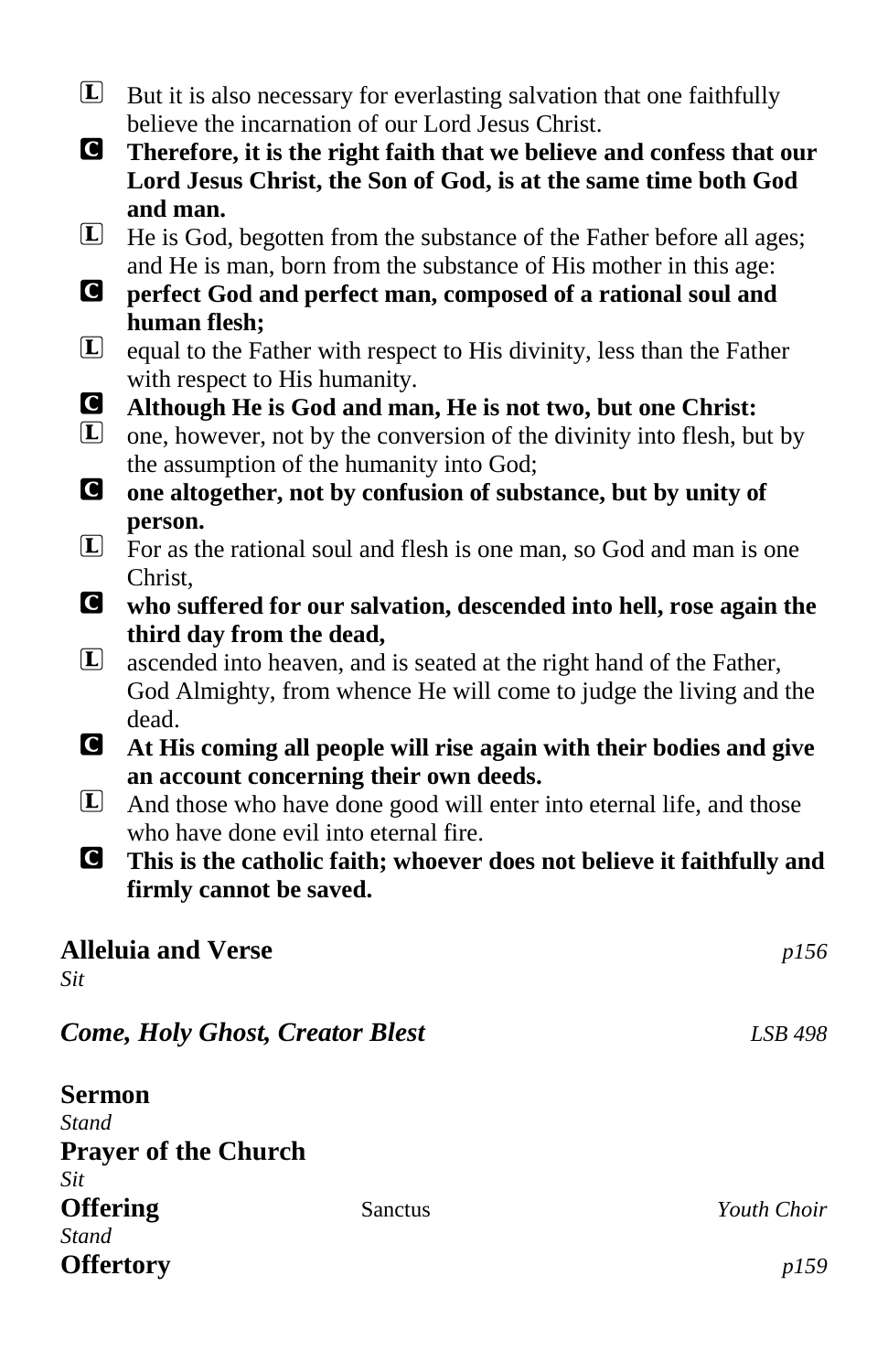#### **+SERVICE OF THE SACRAMENT+**

| <b>Preface</b>                     | p160           |
|------------------------------------|----------------|
| <b>Sanctus</b>                     | p161           |
| <b>Prayer of Thanksgiving</b>      |                |
| <b>Lord's Prayer</b>               | p162           |
| The Words of Our Lord              |                |
| <b>Pax Domini</b>                  | p163           |
| <b>Agnus Dei</b>                   |                |
| Sit                                |                |
| <b>Distribution</b>                |                |
| Holy, Holy, Holy                   | <i>LSB</i> 507 |
| We All Believe in One True God     | LSB 953        |
| <b>Your Table I Approach</b>       | LSB 628        |
| <b>Come, Thou Almighty King</b>    | LSB 905        |
| Stand                              |                |
| <b>Nunc Dimittis</b>               | <i>p165</i>    |
| <b>Post-Communion Collect</b>      | p166           |
| <b>Benediction</b>                 |                |
| $\sim$<br>$\alpha$ in $m$ $\alpha$ |                |

*Triune God, Be Thou Our Stay LSB 505, v. 1-3*

#### **+PRAYER LIST+**

- Those who serve in our armed forces: Austin Nehls, Michael Shafer, Rev. Lynn Christensen, Kevin Boyd, Rianon Padro, Sean Gleason, and for veterans.
- Shut-ins: Lillian Sciortino, Richard Cleereman, George Metallo, and Howard Britten.
- For all those suffering from illnesses or other trials, including: Karin Zuehls (Jeff's aunt), Angela Wilz (sister of Monica Scholz), Katy Billings, Rhoda (friend of Anita Brothers), Helga Schriner (mother of Monica Scholz), David Scholz (Ted's brother), Vern and Judy Stern (uncle and aunt of Sarah Billings), Matthew Orr (grandson-in-law of Betty Boness), Mike Caparelli (Paul Hegland's brother-in-law), Debbie Snodgrass, Jessica Peterson (granddaughter of John Hernandez), Carlos Hernandez (John's brother), Lindsey Fox (granddaughter of Karen Nichols), Thomas Kotenko (colleague of Jeff Zuehls), and Ron DelFrate (John's father).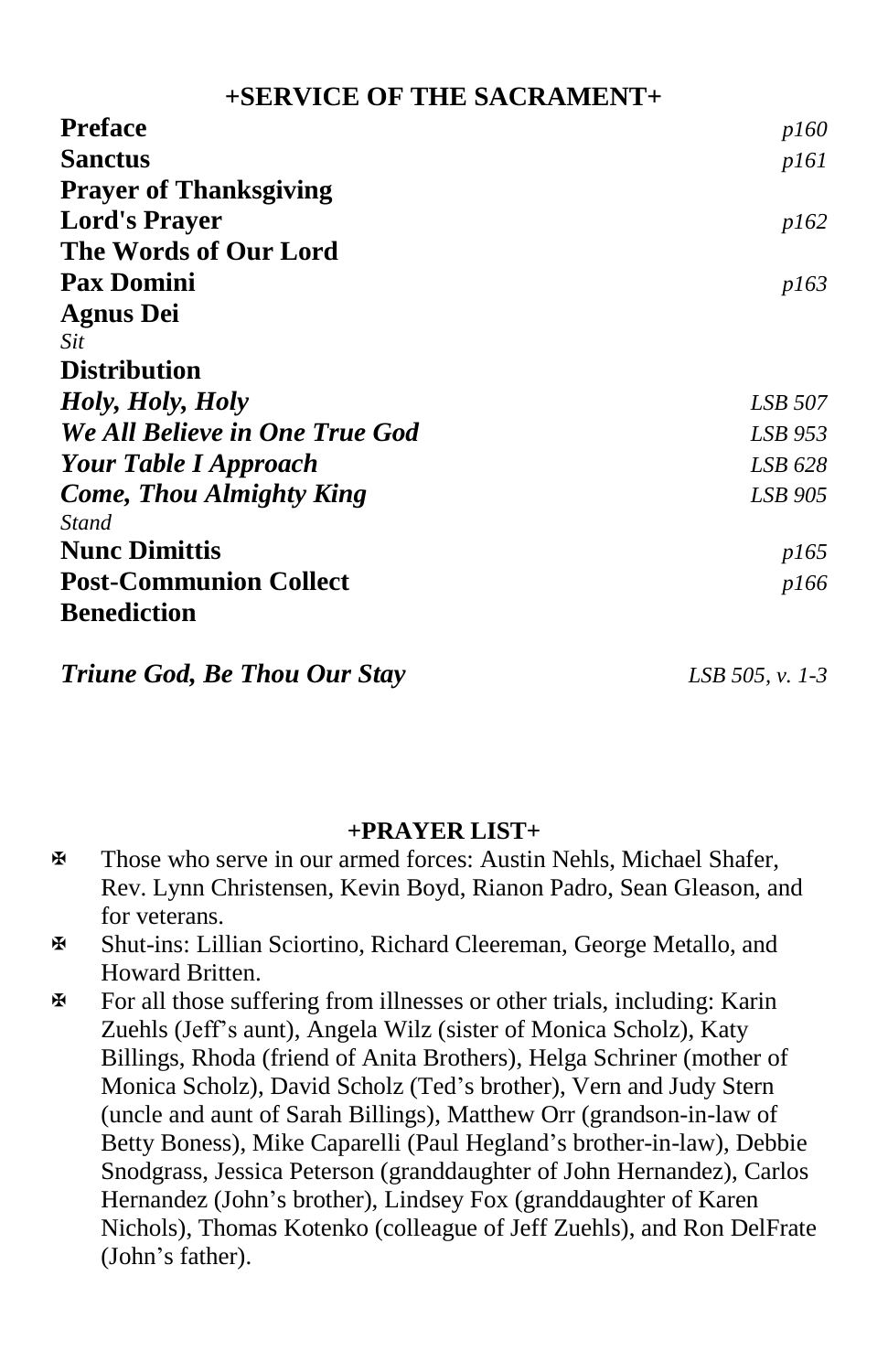The Lutheran Church has always been a church that confesses the eternal truth of God's unchanging Word. Therefore, it is good, right, and salutary that even our buildings be a confession of the Truth. We have had many opportunities to strengthen the confession our sanctuary makes over the years, the most recent being the new windows. The old colored glass windows were lovely, but did not really make a strong confession (and they were nearly 60 years old and in terrible shape). Our new windows are not only a good, practical replacement for the old, but they also make a clear, though subtle, confession of our faith. The windows have three crosses on either end, reminding us that we preach Christ and Him crucified (1 Cor. 2:2), and that Christ remains the same, yesterday, today, and forever (Hebrews 13:8). In the middle of these crosses are the initials VDMA. They stand for the Latin *Verbum Domini Manet in Aeternum* (The Word of the Lord Endures Forever) from 1 Peter 1:24–25. This is a powerful reminder amidst the Church Year shields that no matter what happens in the world, the Word of the Lord endures forever through the proclamation of the Gospel and the right reception of the sacraments in this church.

The bottom portion of each window has a rain or waterfall effect. This is a subtle, yet powerful reminder that, having been washed in the waters of Holy Baptism, we are preserved from God's righteous wrath in the ark of the Holy Church (as we pray in the great Flood Prayer from the liturgy for Holy Baptism: Grant that he be kept safe and secure in the holy ark of the Christian Church, being separated from the multitude of unbelievers and serving Your name at all times with a fervent spirit and a joyful hope, so that, with all believers in Your promise, he would be declared worthy of eternal life...).

As we are called, gathered, and enlightened by the Holy Spirit in Christ's Church, let this confession of our holy Christian faith continually strengthen you as you boldly confess in your lives the eternal truth of the blessed and holy Trinity.

The banners hanging in the chancel are given in loving memory of +Carol Hernandez+ by her siblings and friends. The two outer banners show Christ, the Lamb of God, who takes away the sin of the world, the four Holy Evangelists, St. Matthew, represented by the angel, St. Mark, by the winged lion, St. Luke, by the winged ox, and St. John, by the eagle. These banners also have the verses Matthew 11:29-30: "Take my yoke upon you, and learn from me, for I am gentle and lowly in heart, and you will find rest for your souls. For my yoke is easy, and my burden is light," and Romans 1:16-17: "For I am not ashamed of the gospel, for it is the power of God for salvation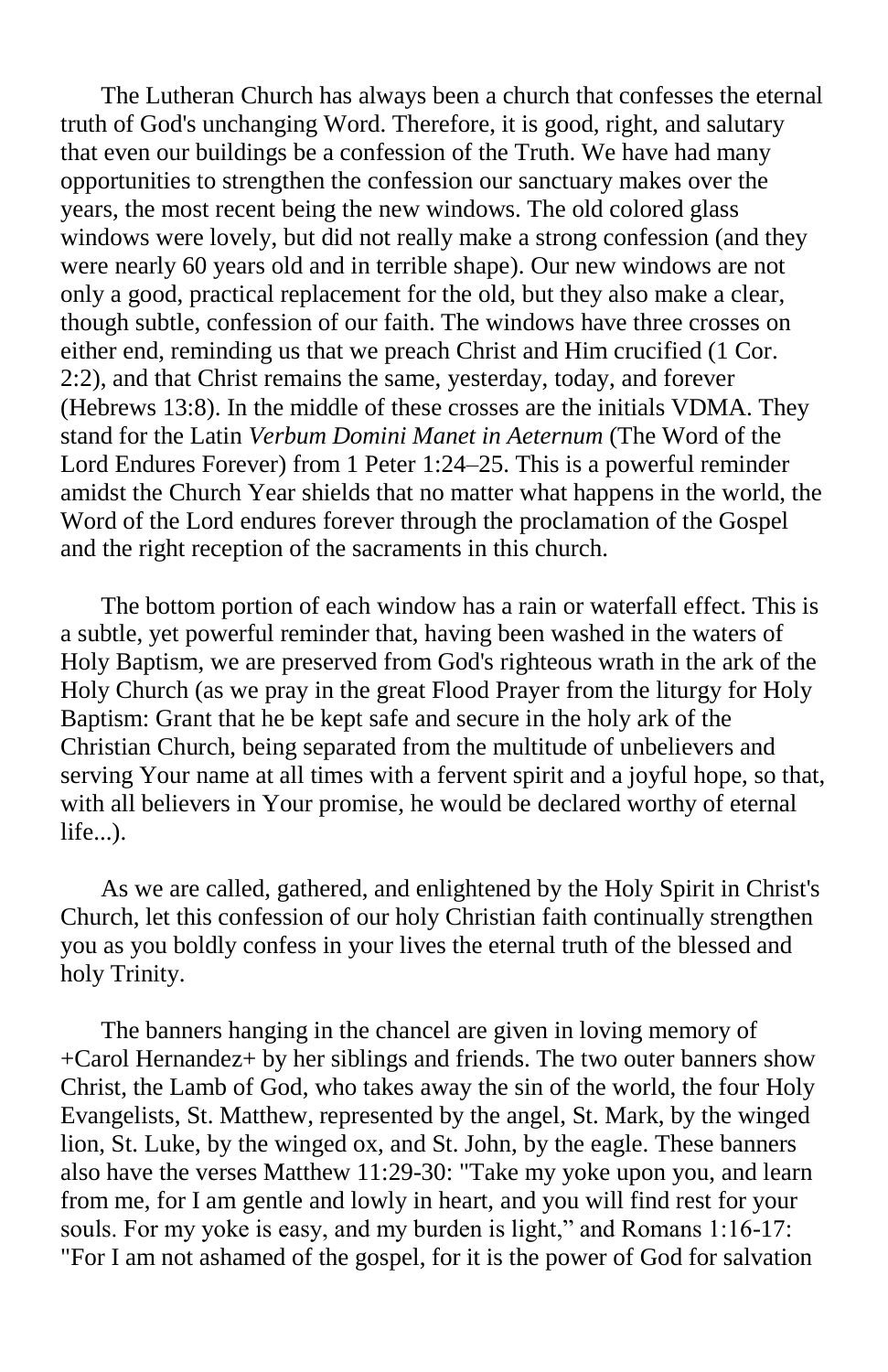to everyone who believes, to the Jew first and also to the Greek. For in it the righteousness of God is revealed from faith for faith, as it is written, 'The righteous shall live by faith.'"

They also have the names of the major prophets, reminding us that Christ is the fulfillment of all prophesy, as well as symbols for Holy Baptism, the Holy Eucharist, and a lamp, reminding us that God's Word is a lamp to our feet and a light to our path.

The Sanctus banners on either side of the crucifix depict the holy seraphim that were seen in Isaiah's vision from our Old Testament reading for today. We join in their angelic hymn in the Holy Liturgy as we come into God's presence in the Sacrament of the Altar.

We are blessed as a congregation to have these beautiful memorials to our dear sister Carol and we thank her family and friends for these gifts given in her name.